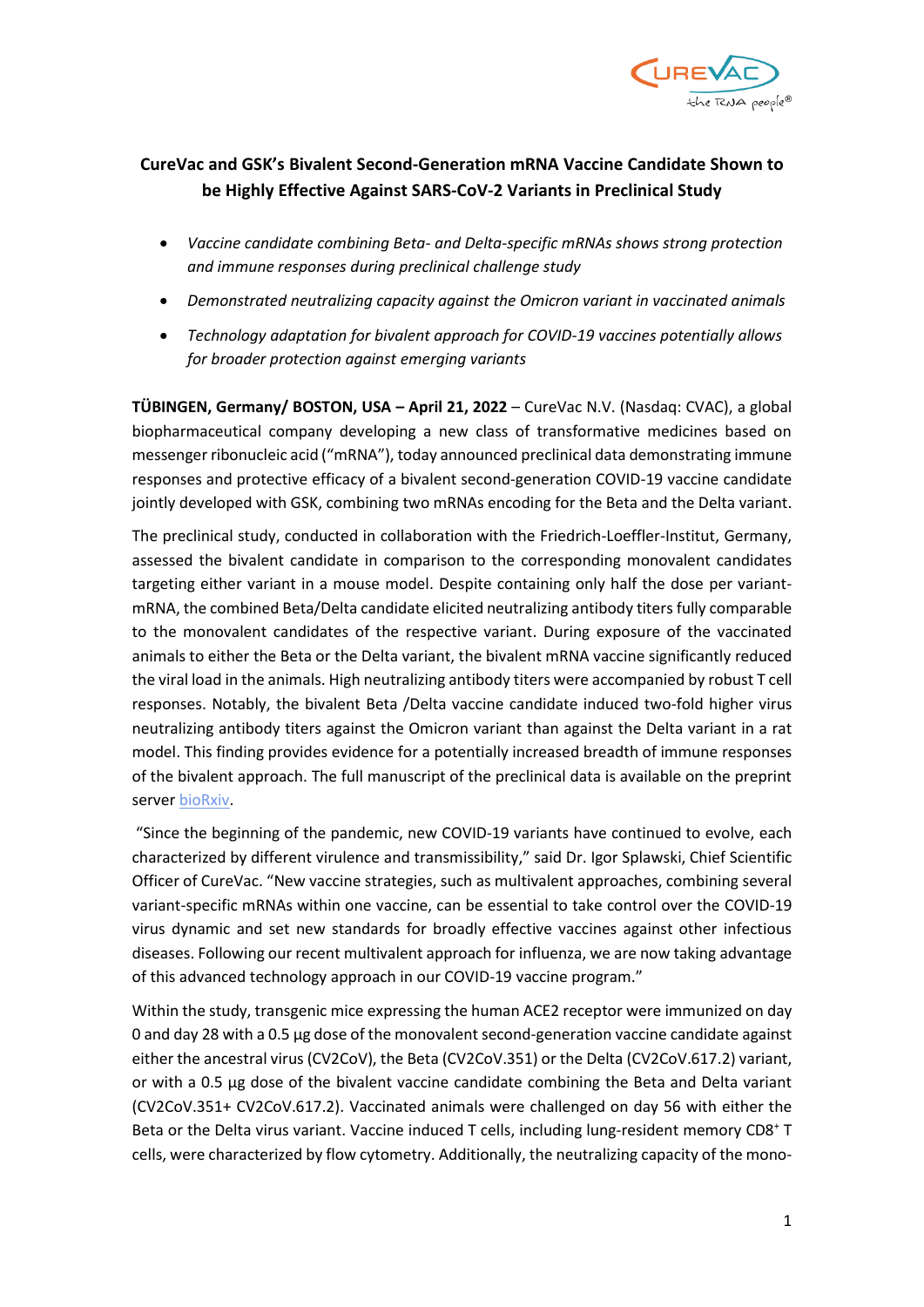

and bivalent candidates was tested against multiple virus variants, including Omicron in serum samples of immunized Wistar rats.

## **About CureVac**

CureVac is a global biopharmaceutical company in the field of messenger RNA (mRNA) technology, with more than 20 years of expertise in developing, optimizing and manufacturing this versatile biological molecule for medical purposes. The principle of CureVac's proprietary technology is the use of optimized mRNA as a data carrier to instruct the human body to produce its own proteins capable of fighting a broad range of diseases. In July 2020, CureVac entered in a collaboration with GSK to jointly develop new products in prophylactic vaccines for infectious diseases based on CureVac's second-generation mRNA technology. This collaboration was later extended to the development of second-generation COVID-19 vaccine candidates, and modified mRNA vaccine technologies. Based on its proprietary technology, CureVac has built a deep clinical pipeline across the areas of prophylactic vaccines, cancer therapies, antibody therapies, and the treatment of rare diseases. CureVac had its initial public offering on the New York Nasdaq in August 2020. It is headquartered in Tübingen, Germany, and employs more than 900 people at its sites in Tübingen, Frankfurt, and Boston, USA. Further information can be found at [www.curevac.com.](http://www.curevac.com/)

## **CureVac Investor Relations Contact**

Dr. Sarah Fakih, Vice President Corporate Communications and Investor Relations CureVac, Tübingen, Germany T: +49 7071 9883-1298 M: +49 160 90 496949 [sarah.fakih@curevac.com](mailto:sarah.fakih@curevac.com)

## **CureVac Media Contact**

Bettina Jödicke-Braas, Manager Communications CureVac, Tübingen, Germany T: +49 7071 9883-1087 [bettina.joedicke-braas@curevac.com](mailto:bettina.joedicke-braas@curevac.com) 

## **Forward-Looking Statements CureVac**

This press release contains statements that constitute "forward looking statements" as that term is defined in the United States Private Securities Litigation Reform Act of 1995, including statements that express the opinions, expectations, beliefs, plans, objectives, assumptions or projections of CureVac N.V. and/or its wholly owned subsidiaries CureVac AG, CureVac Real Estate GmbH, CureVac Inc., CureVac Swiss AG and CureVac Corporate Services GmbH (the "company") regarding future events or future results, in contrast with statements that reflect historical facts. Examples include discussion of the potential efficacy of the company's vaccine and treatment candidates and the company's strategies, financing plans, growth opportunities and market growth. In some cases, you can identify such forward-looking statements by terminology such as "anticipate," "intend," "believe," "estimate," "plan," "seek," "project," or